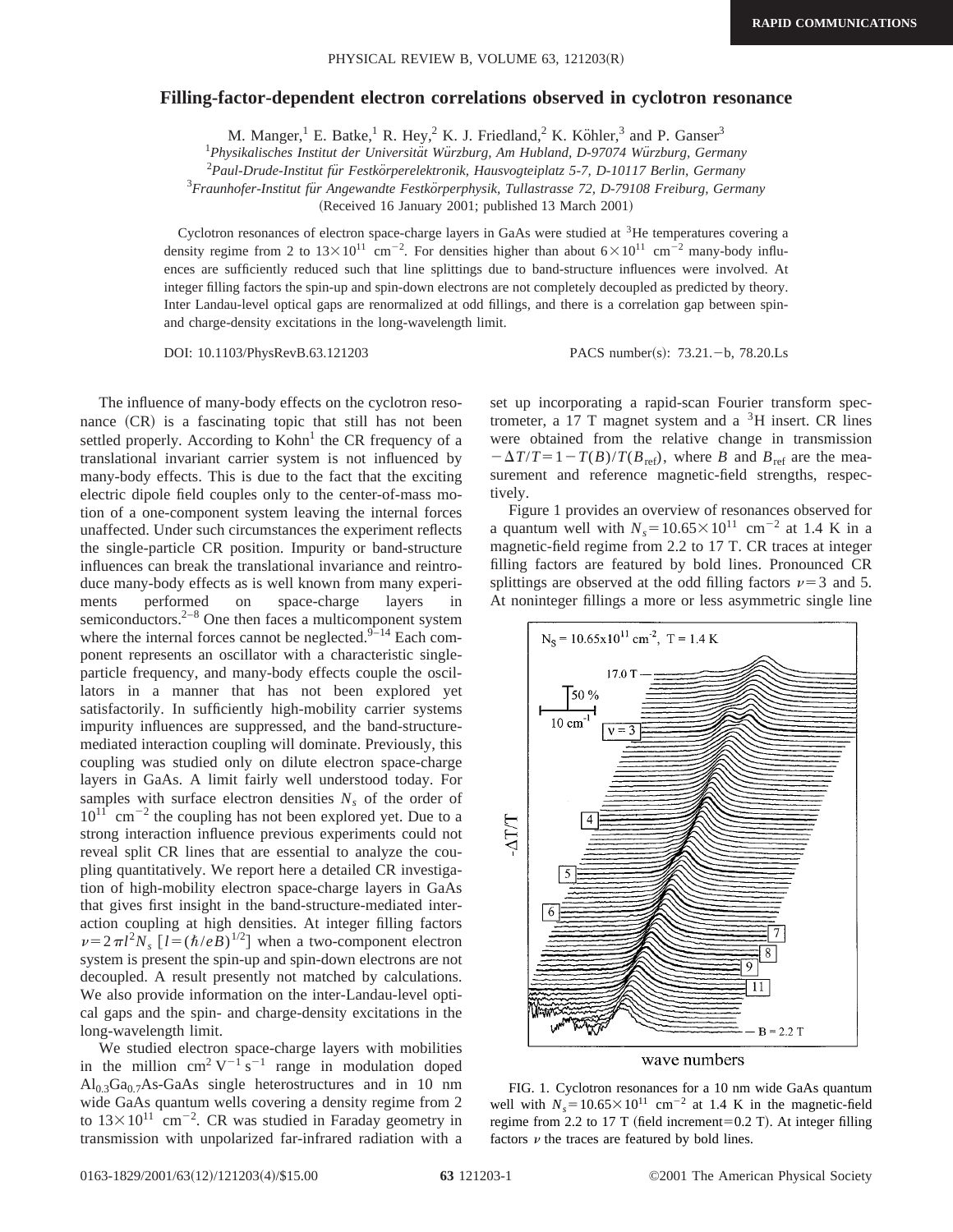

FIG. 2. Evolution of the CR line shape with density for (a)  $\nu$  $=$  2, (b) 3, (c), 5, and (d) 7. The dashed and dotted lines are fits to the experiment as described in the text.

dominates. There is essentially no difference between measurements at 400 mK and 1.4 K, however, all splittings are quenched at higher temperatures. We like to note, that qualitatively similar line-shape variations could not be resolved for the electron systems with  $N_s \le 5.80 \times 10^{11}$  cm<sup>-2</sup>. Even at the lowest temperatures an essentially symmetric single CR line was observed.

For  $\nu=2, 3, 5,$  and 7 the evolution of the CR line shape with  $N_s$  is shown in Fig. 2. Traces are for single heterostructures and quantum wells for the  $N<sub>s</sub>$  regime below and above about  $6.5 \times 10^{11}$  cm<sup>-2</sup>, respectively. For  $\nu=2$  a symmetric single line at lower densities develops in an asymmetric one with low energy shoulder at higher densities. For the even fillings  $\nu \geq 4$  no evolution of the line shape with  $N_s$  was observed. For all densities an essentially symmetric single line was present. At the odd fillings the changes in line shape with density are more dramatic. A well-resolved splitting is observed for  $\nu=3$  and 5 increasing with *N<sub>s</sub>*. A similar behavior is found also for  $\nu=7$ , however, the degree of split-



FIG. 3. Schematic sketch of the density of states for a twodimensional electron system subject to a perpendicular magnetic field for integer and noninteger filling factors. The possible singleparticle CR transitions with frequencies  $\omega_i$  ( $i=1-3$ ) are indicated by arrows. *N* is the Landau-level quantum number and the small arrows indicate the spin orientation.

ting is less pronounced. At fixed integer  $\nu$  the splitting increases with increasing  $N_s$  and the resonance with lower transition frequency gains in strength.

In Fig. 3 the allowed single-particle electrical dipole transitions at integer and noninteger fillings are depicted schematically. Three transitions are allowed at noninteger and two at integer fillings, which will have different transition frequencies in a nonparabolic system. Our assignment is chosen such that the frequencies  $\omega_i$  ( $i=1-3$ ) decrease with increasing index *i*. At odd fillings the difference in the transition frequencies  $\Delta \omega = \omega_1 - \omega_2$  is essentially ruled by the difference in the Landau gaps, whereas at even fillings the difference in the comparatively smaller Zeeman-gaps counts. Qualitatively this can explain why we observe more pronounced line splittings at odd fillings. Since the difference in the gap sizes increases with *B*, which at fixed integer filling is proportional to  $N<sub>s</sub>$ , one can also understand why the line splitting increases with increasing  $N<sub>s</sub>$ . Eventually, at fixed  $N<sub>s</sub>$  the reduction of the splitting with increasing odd filling is also in qualitative agreement with the expectation. However, the single-particle picture is not appropriate to analyze the experiment quantitatively. This becomes immediately evident if we compare the experimental oscillator strengths with the predicted ones. In single-particle approximation the oscillator strength of a CR transition  $N \rightarrow N+1$  for spin-up or spin-down electrons is ruled by the expression *f*  $=(N+1)(n_N-n_{N+1})/N_s$  where  $n_N$  and  $n_{N+1}$  are the populations of the initial and final steps, respectively. At even fillings initial and final states for both spin orientations are equally populated and the two transitions should have the same strength. The asymmetry of the lines observed in Fig.  $2(a)$  for  $\nu=2$  at the higher densities does not support this point of view. The asymmetry is a strong indication for the presence of two lines with different strengths. At odd fillings the relative strength of the spin-up to the spin-down transitions should scale according to  $N+1/N = \nu + 1/\nu - 1$ . Thus, the lower energy transition  $\omega_2$  should always be stronger than the higher one  $\omega_1$ . In contrast, it is evident from Figs.  $2(b)$  and  $2(c)$  that the strength of the transition with lower frequency is mostly smaller than the one with higher frequency. The transition with lower frequency gains in weight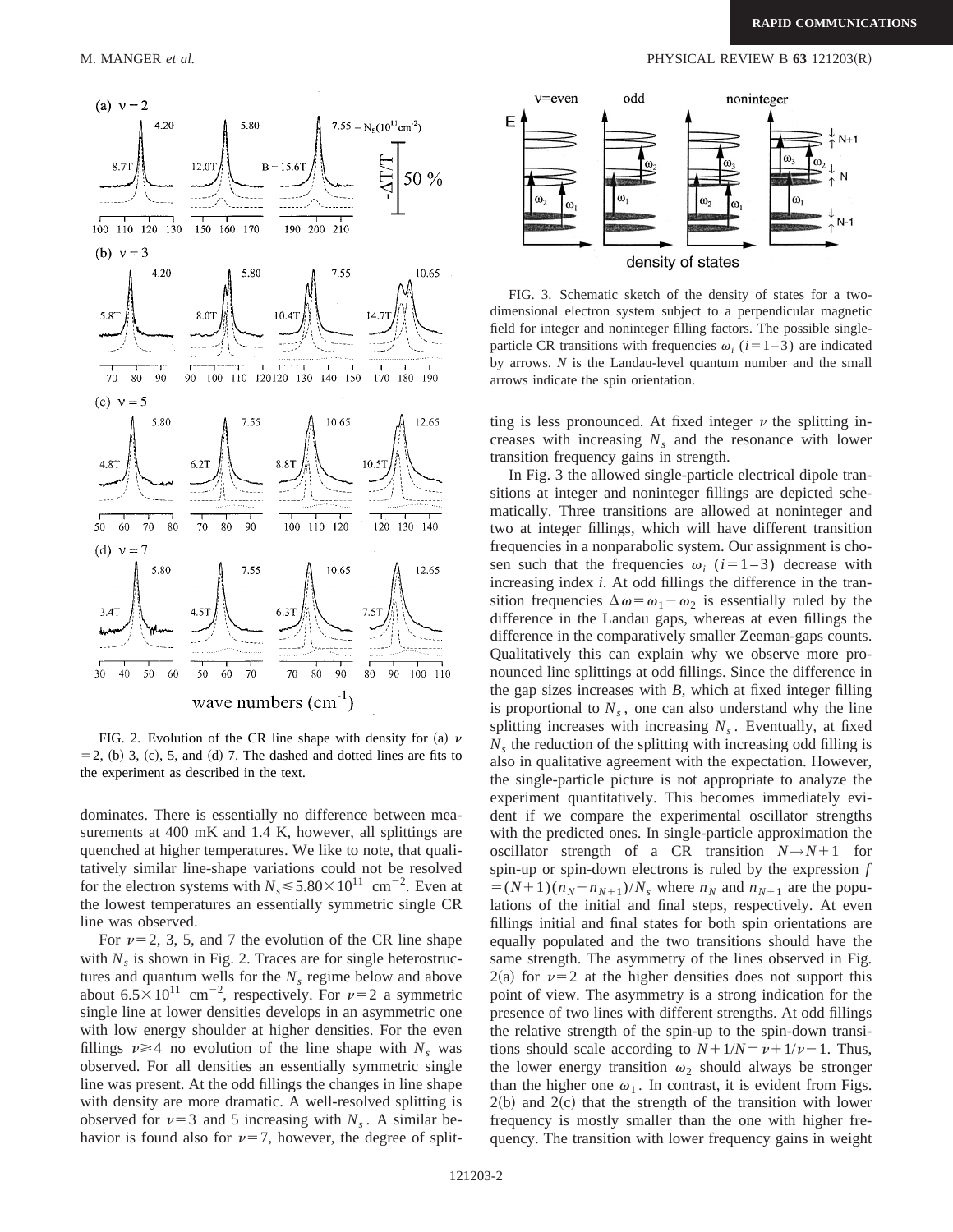with increasing  $N_s$ , and can eventually exceed the strength of the transition with higher frequency as in the case in Fig.  $2(b)$  for  $B=14.7$  T. However, this simply indicates that the single-particle limit is approached.

The inadequacy of the single-particle picture to predict the oscillator strength provides a clear indication that the interaction coupling rules the experiment. The response theory for CR incorporating the coupling was developed previously.<sup>7,8,10–12,14</sup> If we restrict the discussion to the most simple case of a two-component system, i.e., integer fillings, then one has to solve the eigenvalue problem of the Hermitian  $2\times2$  matrix

$$
\begin{pmatrix}\n\omega_1 + f_2 \omega_I & -\sqrt{f_1 f_2} \omega_I \\
-\sqrt{f_1 f_2} \omega_I & \omega_2 + f_1 \omega_I\n\end{pmatrix}.
$$
\n(1)

 $\omega_i$  and  $f_i$  ( $i=1,2$ ) are, respectively, the single-particle transition frequencies and oscillator strength for the spin-up and spin-down electrons, and  $\omega_I$  is the term that rules the coupling. In a Hartree-Fock treatment of the coupling the interaction vanishes at integer fillings.<sup>12</sup> This is due to the fact that the two-spin states are completely decoupled within this approximation. Only components with the same spin can interact. Also a finite-size study of a two-component system for the case  $\nu=2$  could not reproduce a finite coupling.<sup>14</sup> Present theoretical treatments cannot account for the result of our experiment. It is necessary to go beyond existing theoretical approaches. With regard to the previous Hartree-Fock calculation, we will refer to the observed coupling of the spin-up and spin-down electrons as a correlation effect.

Though refined theoretical approaches are required to account for the coupling term, its experimental determination is straightforward. Solving the eigenvalue problem Eq.  $(1)$  predicts collective mode frequencies  $(i=1,2)$ :

$$
\Omega_i = \omega_1 + \frac{X - 1 - (-1)^i \sqrt{(1 - X)^2 + 4X\rho}}{2} \Delta \omega \qquad (2)
$$

and oscillator strengths

$$
F_i = \frac{\sqrt{(1-X)^2 + 4X\rho} + (-1)^i (X - 1 + 2\rho)}{2\sqrt{(1-X)^2 + 4X\rho}}.
$$
 (3)

We used abbreviations  $X = \omega_I/\Delta \omega$  and  $\rho = f_2/(f_1 + f_2)$  $=1/2[(\nu+1)/2\nu]$  for even [odd] fillings. The prediction of the single-particle picture is recovered for  $\omega_I=0$ . We then have  $\Omega_1 = \omega_1$ ,  $\Omega_2 = \omega_2$ , and  $F_1 / F_2 = f_1 / f_2 = 1$  for even and  $F_1 / F_2 = f_1 / f_2 = (\nu - 1) / (\nu + 1)$  for odd fillings.

Oscillator strengths and resonance positions were analyzed by calculating the relative change in transmission  $-\Delta T/T$  taking into account all dielectric layers of the samples and the contribution of the electron space-charge layer via a complex high-frequency conductivity. With the usual Drude-type high-frequency conductivity alone, which gives a Lorentzian line, a satisfactory fit of the line shapes was not possible. For best agreement also a contribution whose real part follows a Gaussian-type frequency dependence had to be considered. The result of the fitting procedure is shown in Fig. 2 by dashed lines.



FIG. 4. Experimental  $\Delta\omega$  and  $\omega_1$  values for the (a) odd fillings  $\nu=3, 5, 7$  and (b)  $\nu=2$ . The solid, dashed, and dotted lines are calculated according to the given equations.

Comparing the experimental values to the predicted ones by Eqs.  $(2)$  and  $(3)$  we obtain the difference in the singleparticle transition frequencies  $\Delta\omega$  and the coupling frequency  $\omega_I$  as shown in Fig. 4 for odd and even fillings. Note, that the interaction term is negative and follows a relation  $C_{\nu}B^{1/2}$  with a filling-factor-dependent scaling factor  $C_{\nu}$ . The square-root dependence in *B* is expected, since any interaction energy scales with the inverse of the magnetic length *l* in the strictly two-dimensional limit. We obtain  $C_p$  $\approx$  -0.5 T<sup>-1/2</sup> cm<sup>-1</sup> and -0.35 T<sup>-1/2</sup> cm<sup>-1</sup> for the odd fillings  $\nu=3$  and 5 and the even filling  $\nu=2$ , respectively. Within the experimental accuracy we cannot resolve a possible difference for  $\nu=3$  and 5. The difference in the singleparticle transitions  $\Delta\omega$  increases proportional  $B^2$ . Such a dependence can be expected from the nonparabolicity of the GaAs conduction band. To first order in the nonparabolicity at even fillings  $\Delta \omega$  is given by  $g_1 \mu_B B^2$ , where  $g_1$  is the nonparabolicity correction to the Landé  $g$  factor and  $\mu_B$  is the Bohr magneton. The experimental data are well described by  $g_1 \approx 0.0105$  T<sup>-1</sup> determined previously for dilute quasi-two-dimensional electron systems<sup>7,8</sup> and bulk GaAs.<sup>15</sup> At odd fillings  $\Delta\omega$  can be parametrized in the framework of the two-band model in the form

$$
\left[\frac{2\hbar}{E_g^*}\left(\frac{e}{m_0^*}\right)^2-g_1\mu_B\right]B^2,
$$

where  $m_0^*$  is the effective mass at the subband edge and  $E_g^*$ an effective gap between the conduction and valence band edges. Since far band contributions cannot be neglected for GaAs, the effective gap is smaller than the fundamental gap. The dotted line in Fig. 4(a) was calculated with  $E_g^* = 1.0 \text{ eV}$ , which is the appropriate value for bulk samples and suffi